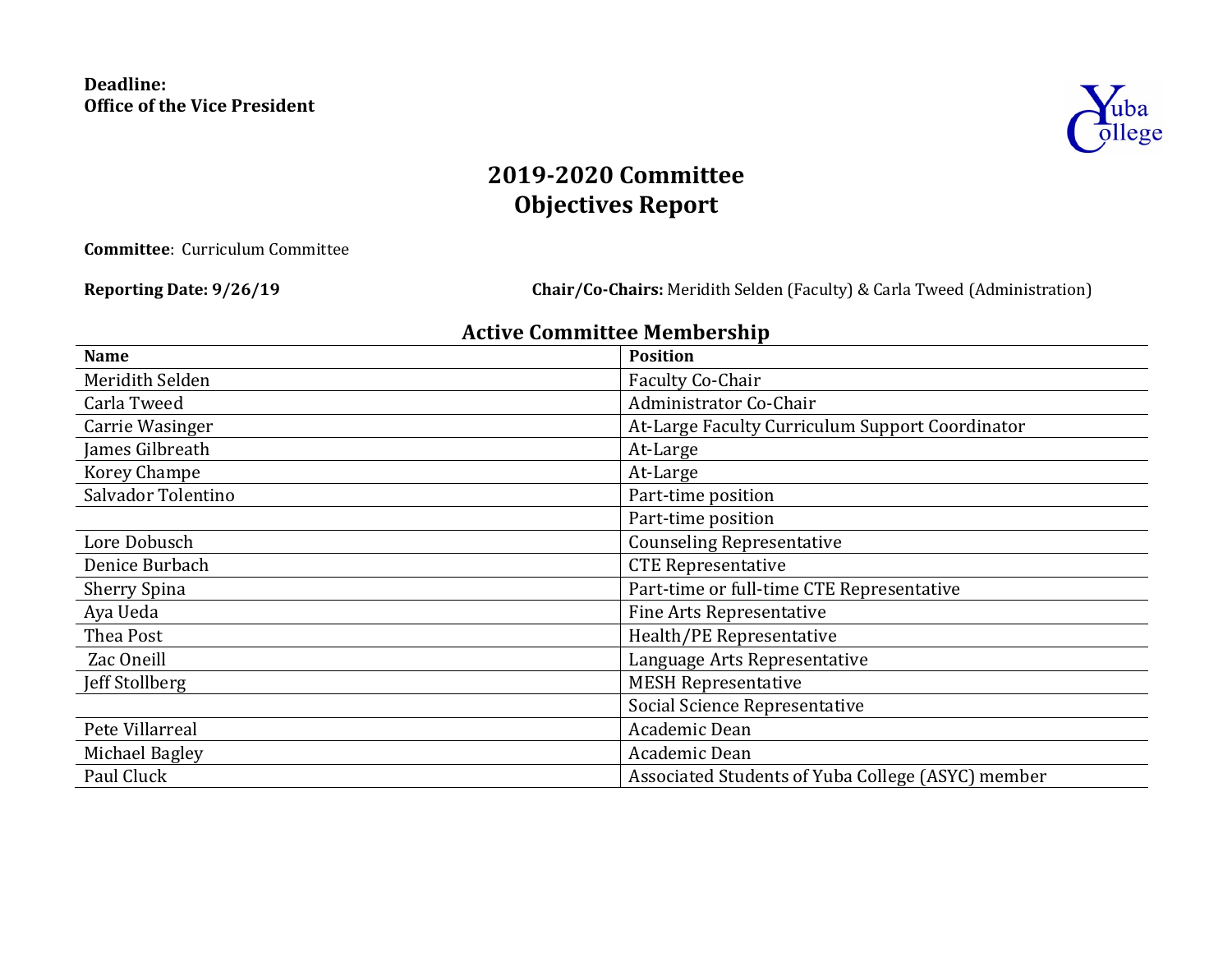### Last Year's Objectives and Associated Outcomes:

- **1. Which of the committee's objectives from last year have been met?**
- Ensure quality of YC Curriculum however, this is an ongoing endeavor
- Ensure currency of YC Curriculum however, this is an ongoing endeavor
- Ensure planning in YC Curriculum however, this is an ongoing endeavor
- Review COR's for title V compliance however, this is an ongoing endeavor
- Make recommendations about future curriculum however, this is an ongoing endeavor
- Train Curriculum Committee Members and Faculty on Curriculum Processes however, this is an ongoing endeavor
- Monitor the five-year review schedule for all CORs however, this is an ongoing endeavor
- Develop and maintain a curriculum committee specific website however, this is an ongoing endeavor
- Monitor the streamlined and coordinated process for reviewing and approving CORS including SLOs and DE questions.
- Facilitate and/or participate in the discussion about finding a new curriculum management system.
	- **2. Which of the committee's objectives from last year have not been met? Explain what your committee will do differently this year as a result.**
- **Support Faculty in Curriculum Clean-up: Update or Inactivate Degrees and Certificates that have not recently been updated (before 2013).** We have approximately 130 degree/certificates at Yuba College. In the 2016-2017 we created a list (compiling three data sources) that contains all of the degrees/certificates offered at Yuba College and the frequency with which the degrees are awarded. Although the data is now out of date and we cannot update it due to limitations associated with Meta, we are attempting to use the data to help make informed decisions when working with discipline faculty to revise degrees/certificates.
- **Support Faculty in Curriculum Clean-up: Update and Inactivate CORs that are out of compliance or due for revision.** Starting in 2017-2018, we began distributing a sunset list that contains courses that have not been taught in 3 years. There are 75 courses included on the Sunset list (21 or 28%) were included on the sunset list last year.
- **Complete C-ID alignment approval for all existing ADTs.** Business Administration is still in progress (conditional approval on some C-IDs expired); Communication Studies is still in progress (conditional approval on some C-IDs expired); Music is still in progress (conditional approval on many C-IDs expired); Studio Arts n is still in progress (conditional approval on many C-IDs expired)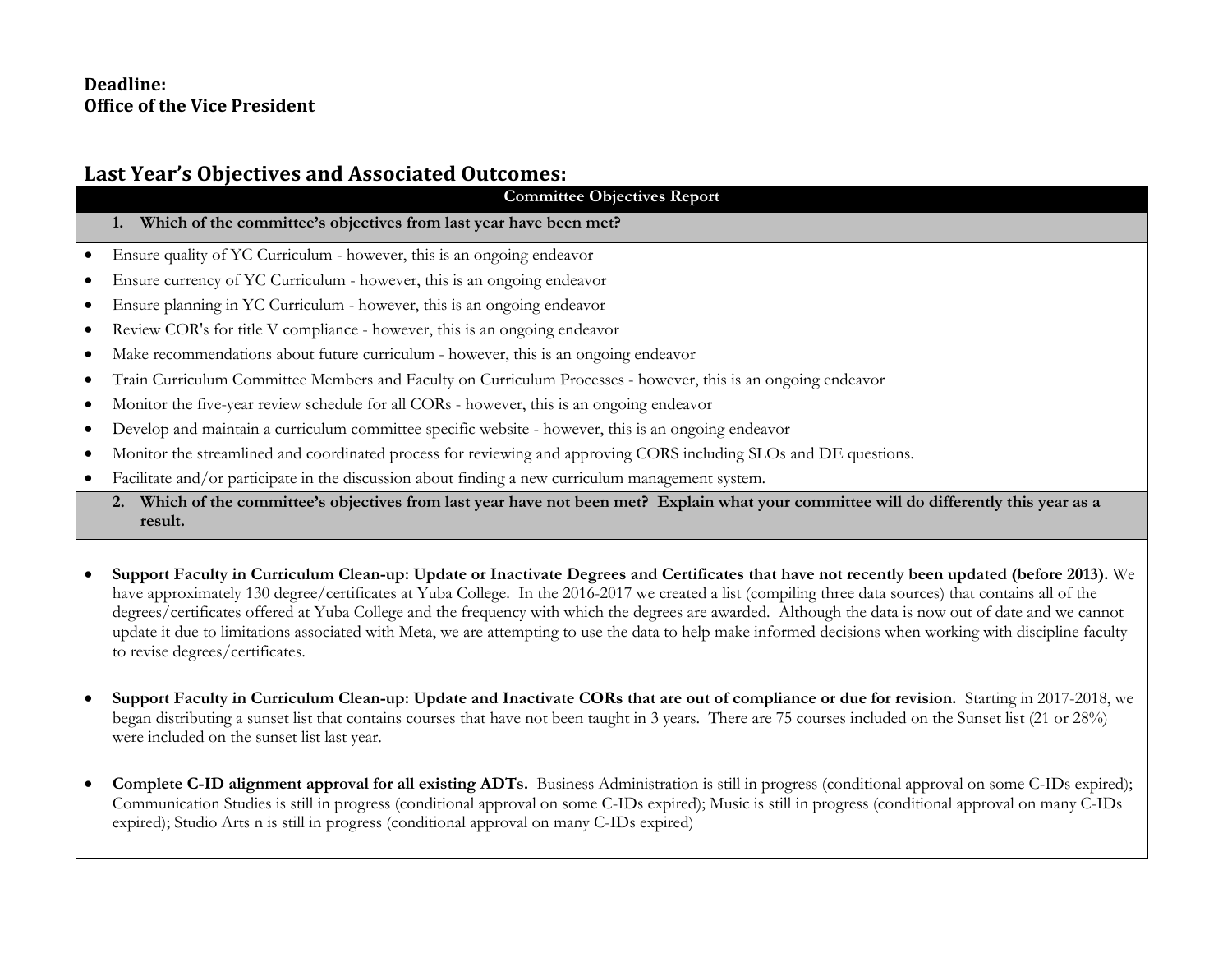- **Review and re-validate all co and prerequisites as needed. Address disproportionate impact as required by the state.** We cannot complete this objective without being able to pull data from Meta (our curriculum management system). Although we have asked for this report multiple times and YCCD has hired a consultant, we are still unable to pull data from Meta. If we are able to pull data from Meta, we will complete the review in the 2017- 2018 academic year. Since we were unable to complete the review in the 2017-2018 we are now out of compliance with Title 5 regulations with regard to CTE course.
- **Review the General Education requirements for local (i.e., CTE and non-transfer) degrees**. All students getting an AA/AS (as opposed to an ADT) are required to complete a series of general education courses. The current general education requirements have only been examined on a courseby-course basis. The curriculum committee hopes to examine the requirements from a more holistic point of view. We have begun the discussion but do not have a resolution at this point.
- **Review (and potentially revise) the course substitution policy for degrees and certificates.** We did not have time to devote to this.
- **Review and revise the existing out of date (and compliance) GE degrees.** We started the discussion in the CC retreat a few years ago. Additionally, we have met with counseling and developed subcommittees to evaluate the current degrees. That said, the GE degrees still exist and have only gotten more out of date. We have begun the discussion but do not have a resolution at this point.

**Instructions**: Please develop objectives that address one or more of the Yuba College Objectives and/or one or more of the Accreditation Standards listed below.

| <b>Yuba College Objectives</b>                                            | <b>Accreditation Standards</b>                                   |
|---------------------------------------------------------------------------|------------------------------------------------------------------|
| 1.1: Increase the number of new students that apply and enroll at Yuba    | Mission<br>I.A                                                   |
| College by 2%.                                                            | Assuring Academic Quality and Institutional Effectiveness<br>I.B |
| 1.2: Increase the rate of students completing transfer-level math $\&$    | <b>Institutional Integrity</b><br>I.C                            |
| English by 3%.                                                            | <b>Instructional Programs</b><br>II.A                            |
| <b>1.3:</b> Increase the rate of students persisting term to term by 3%.  | Library and Learning Support Services<br>II.B                    |
| 1.4: Increase the rate of students completing certificates, degrees, and  | <b>Student Support Services</b><br>ILC                           |
| becoming transfer ready by 5%.                                            | Human Resources<br>III.A                                         |
| 2.1: Finalize implementation of resource allocation model.                | <b>Physical Resources</b><br>III.B                               |
| 2.2: Integrate authentic SLO/SAO assessment data into planning            | <b>Technology Resources</b><br>III.C                             |
| processes.                                                                | <b>Financial Resources</b><br>III.D                              |
| 2.3: Build capacity for data infrastructure.                              | Decision-Making Roles and Processes<br>IV.A                      |
| 3.1: By 2020, improve communication and collaboration across the          | Chief Executive Officer<br>IV.B                                  |
| campus and centers as measured by campus survey data.                     | Governing Board<br>IV.C                                          |
| 5.1: By 2020, collaborate with local industry, government organizations,  | Multi-College Districts or Systems<br>IV.D                       |
| and other educational institutions to explore non-credit pathways aligned |                                                                  |
| with YC credit programs                                                   |                                                                  |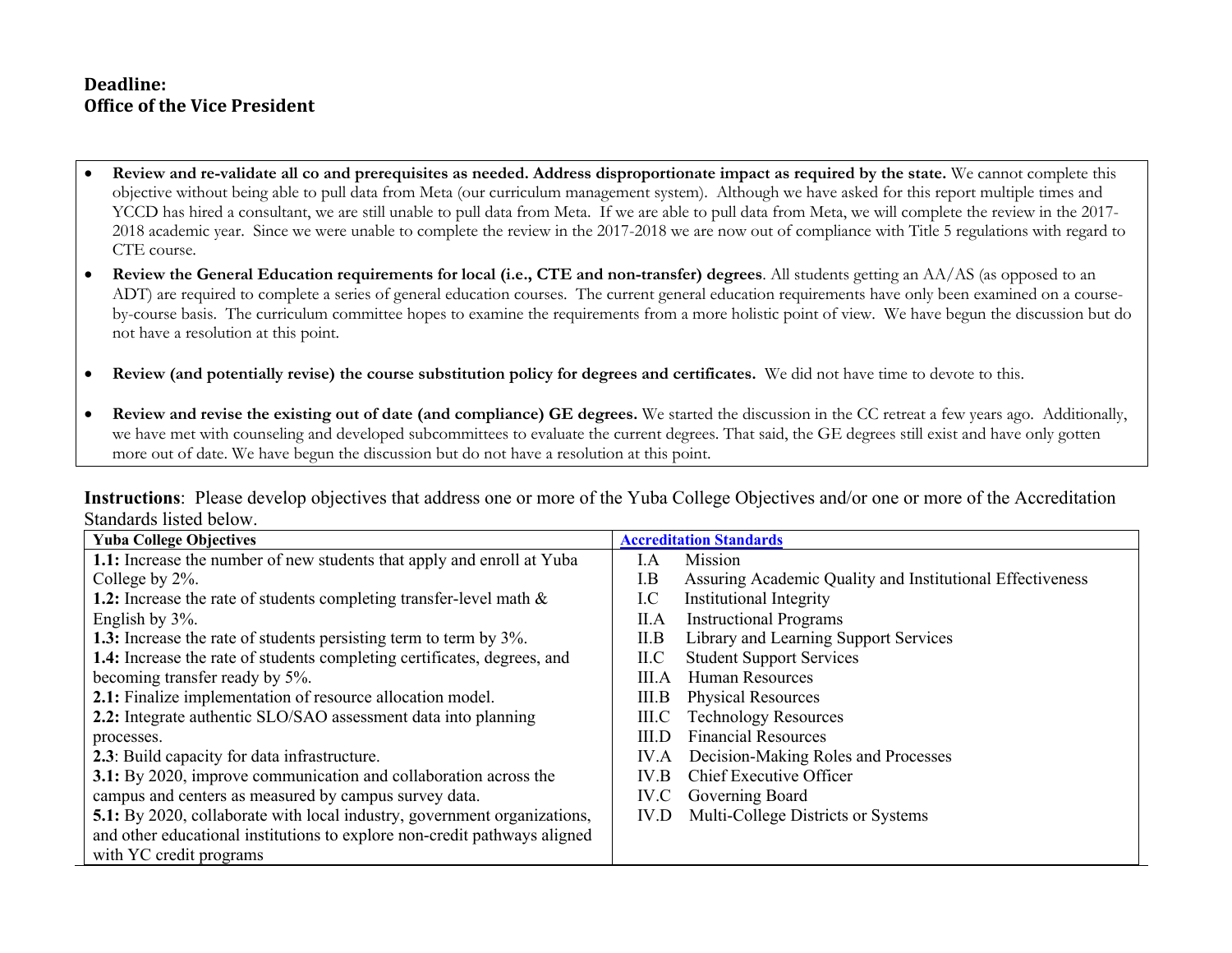#### **Short-Term Goals**

| <b>Objective</b>                         | <b>Yuba College</b><br><b>Objective(s) Addressed</b> | <b>Accreditation</b><br>Standard(s) | How is the committee<br>evaluating its progress                  | What is the current status of<br>this task?                                                            |
|------------------------------------------|------------------------------------------------------|-------------------------------------|------------------------------------------------------------------|--------------------------------------------------------------------------------------------------------|
|                                          |                                                      | <b>Addressed</b>                    | towards this objective?<br>(Metrics)                             | (Base Line)                                                                                            |
| 1. Ensure quality of YC                  |                                                      | I.A, I.B, I.C, & II.A               | a. $#$ of courses approved                                       | a. We have sent 18 classes to                                                                          |
| Curriculum                               |                                                      |                                     | b. $#$ of courses rejected                                       | the consent agenda as of<br>9.20.19                                                                    |
| Ensure currency of YC<br>2.              |                                                      |                                     |                                                                  |                                                                                                        |
| Curriculum                               |                                                      |                                     | c. $#$ of degrees/certificates<br>approved                       | b. We have rejected no classes<br>as of 9.20.19                                                        |
| Ensure planning in YC<br>3.              |                                                      |                                     |                                                                  |                                                                                                        |
| Curriculum                               |                                                      |                                     | $d.$ # of degrees/certificates<br>rejected                       | We have sent 7<br>$\mathbf{c}$ .<br>degree/certificates to the                                         |
| 4. Review COR's for title                |                                                      |                                     |                                                                  | consent agenda as of 9.20.19                                                                           |
| V compliance                             |                                                      |                                     | e. # of courses that need to be<br>inactivated (or revised)      | We have rejected no<br>d.                                                                              |
| Make recommendations<br>5.               |                                                      |                                     |                                                                  | degrees/certificates as of                                                                             |
| about future curriculum                  |                                                      |                                     | # of degrees and certificates<br>that need to be inactivated (or | 9.20.19                                                                                                |
| offerings                                |                                                      |                                     | revised                                                          | There is 1 courses listed for<br>e.<br>inactivation on the 9.20.19<br>consent agenda                   |
|                                          |                                                      |                                     |                                                                  | f.<br>There are no<br>degrees/certificates listed for<br>inactivation on the 9.20.19<br>consent agenda |
| Complete C-ID alignment                  | 1.3 & 1.4                                            | I.A, I.B, I.C, & II.A               | # of C-ID approvals received                                     | Business is in progress                                                                                |
| approval for all existing<br><b>ADTs</b> |                                                      |                                     | from C-ID reviewers                                              | Theatre Arts is in progress                                                                            |
| Train Curriculum                         |                                                      | <b>I.A &amp; I.B</b>                | We will hold ongoing, hands-on                                   | The curriculum committee                                                                               |
| <b>Committee Members and</b>             |                                                      |                                     | curriculum workshops                                             | retreat was August 30th, 1-3.                                                                          |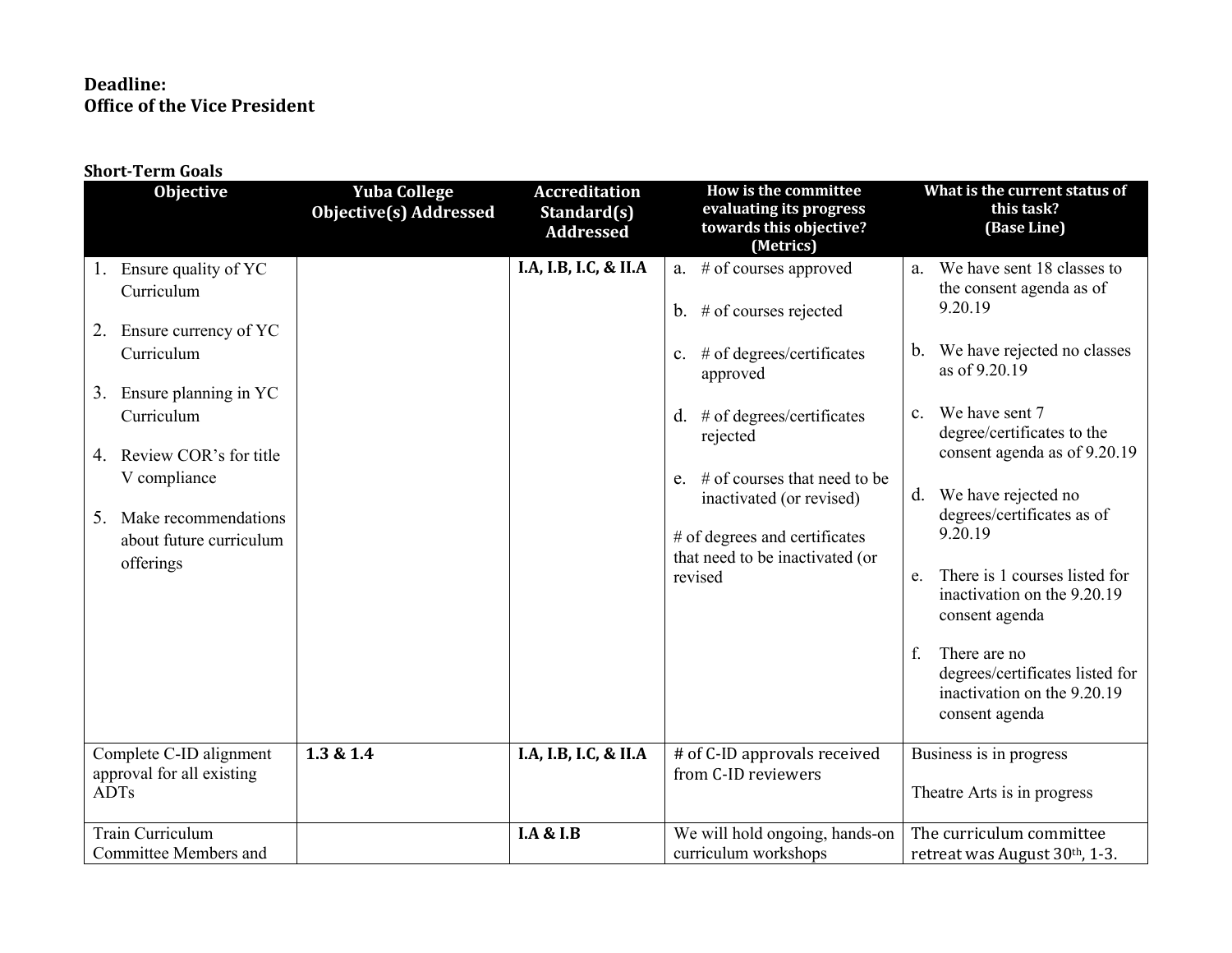| Faculty on Curriculum<br>Processes.                                                                                                           |           |                       | throughout the semester and<br>continue to work one-on-one                                                                                                                                                                                                                                                                                        |                                                                                                                                                                                                                                                                                                                                                                               |
|-----------------------------------------------------------------------------------------------------------------------------------------------|-----------|-----------------------|---------------------------------------------------------------------------------------------------------------------------------------------------------------------------------------------------------------------------------------------------------------------------------------------------------------------------------------------------|-------------------------------------------------------------------------------------------------------------------------------------------------------------------------------------------------------------------------------------------------------------------------------------------------------------------------------------------------------------------------------|
| Support Faculty in<br>Curriculum Clean-up:<br>Update and/or Inactivate<br>Degrees and Certificates<br>that have not recently been<br>updated. | 1.3 & 1.4 | I.A, I.B, I.C, & II.A | with faculty as needed.<br>All degrees and certificates<br>must include accurate<br>information about units and list<br>only courses that exist. Many<br>degrees and certificates have<br>never been entered in Meta-<br>they are just empty shells.<br>Degrees and Certificates that<br>are no longer offered or<br>awarded must be inactivated. | Many degrees and certificates<br>have incorrect/incomplete<br>information in Meta<br>There are an unknown number<br>of active degrees and certificates<br>that are no longer offered.<br>In order to help faculty, deans,<br>and support staff keep track of<br>the curriculum review process,<br>the curriculum committee is<br>reaching out to departments<br>individually. |
| Support Faculty in<br>Curriculum Clean-up:<br>Update and/or Inactivate<br>CORs that are out of<br>compliance or due for<br>revision.          | 1.3 & 1.4 | I.A, I.B, I.C, & II.A | Any COR which has not been<br>updated in the last 5 years must<br>be updated. Any COR of a<br>course not offered in the last 3<br>semesters should be inactivated.                                                                                                                                                                                | In order to help faculty, deans,<br>and support staff keep track of<br>the curriculum review process,<br>all of the out of date courses<br>have been identified and the<br>curriculum committee is<br>continuing to reach out to select<br>departments.                                                                                                                       |
| Monitor the five-year<br>review schedule for all<br>CORs.                                                                                     |           | I.A, I.B, I.C, & II.A | Faculty support and compliance                                                                                                                                                                                                                                                                                                                    | A five-year plan was developed<br>and implemented last year. The<br>curriculum support coordinator<br>is reaching out to all of the<br>departments up for review this<br>year. Additionally, we recently<br>received senate approval for<br>possible consequences if a<br>department does not update their                                                                    |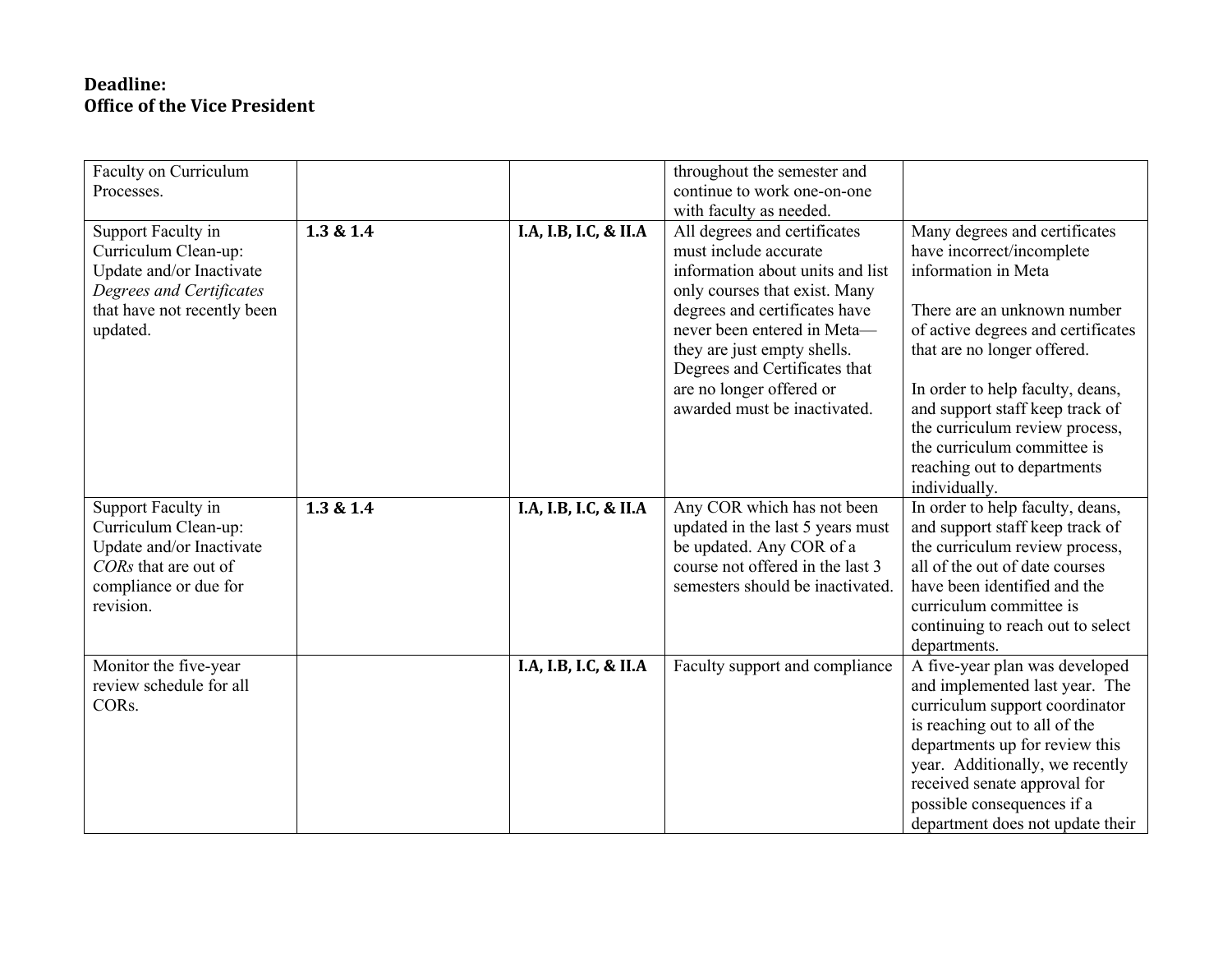|                                                                                                                               |     |                       |                                                                                                                                                                                                          | curriculum according to the 5<br>year rotation schedule.                                                                                                                                                                                                                                                                                                       |
|-------------------------------------------------------------------------------------------------------------------------------|-----|-----------------------|----------------------------------------------------------------------------------------------------------------------------------------------------------------------------------------------------------|----------------------------------------------------------------------------------------------------------------------------------------------------------------------------------------------------------------------------------------------------------------------------------------------------------------------------------------------------------------|
| Review and re-validate all<br>co and prerequisites as<br>needed.                                                              |     | I.A, I.B, I.C, & II.A | All non-CTE courses with<br>prerequisites must have the<br>prerequisite requirements<br>reviewed every 6 years. All<br>CTE courses must have the<br>prerequisite requirements<br>reviewed every 2 years. | We do not currently have a Title<br>5 compliant pre or co-requisite<br>review process in place.<br>Without the ability to pull data<br>from the curriculum<br>management system, we cannot<br>evaluate which courses need to<br>be validated every 2 years.<br>Nearly all of our courses with<br>pre and corequisites need to be<br>reviewed and re-validated. |
| Monitor the streamlined and<br>coordinated process for<br>reviewing and approving<br>CORS including SLOs and<br>DE questions. | 2.2 | I.A, I.B, I.C, & II.A | Noticing the changes<br>implemented and noting the<br>effect of those changes on the<br>curriculum process.                                                                                              | There is a review process in<br>place. However, it is clunky and<br>cumbersome. Moving to<br>Elumen should help accomplish<br>this goal.                                                                                                                                                                                                                       |

|  | <b>Long-Term Goals</b> |  |
|--|------------------------|--|
|  |                        |  |

| <b>Objective</b>                                                                                    | <b>Yuba College</b><br><b>Objective(s) Addressed</b> | <b>Accreditation</b><br>Standard(s)<br><b>Addressed</b> | How is the committee<br>evaluating its progress<br>towards this objective?<br>(Metrics) | What is the current status of<br>this task?<br>(Base Line)                                                                                                                                                                                               |
|-----------------------------------------------------------------------------------------------------|------------------------------------------------------|---------------------------------------------------------|-----------------------------------------------------------------------------------------|----------------------------------------------------------------------------------------------------------------------------------------------------------------------------------------------------------------------------------------------------------|
| Review the General<br>Education requirements for<br>local (i.e., CTE and non-<br>transfer) degrees. | 1.3                                                  | I.A, I.B, I.C, & II.A                                   | Discussions and/or task forces                                                          | All students getting an AA/AS<br>(as opposed to an ADT) are<br>required to complete a series of<br>general education courses. The<br>current general education<br>requirements have only been<br>examined on a course-by-course<br>basis. The curriculum |